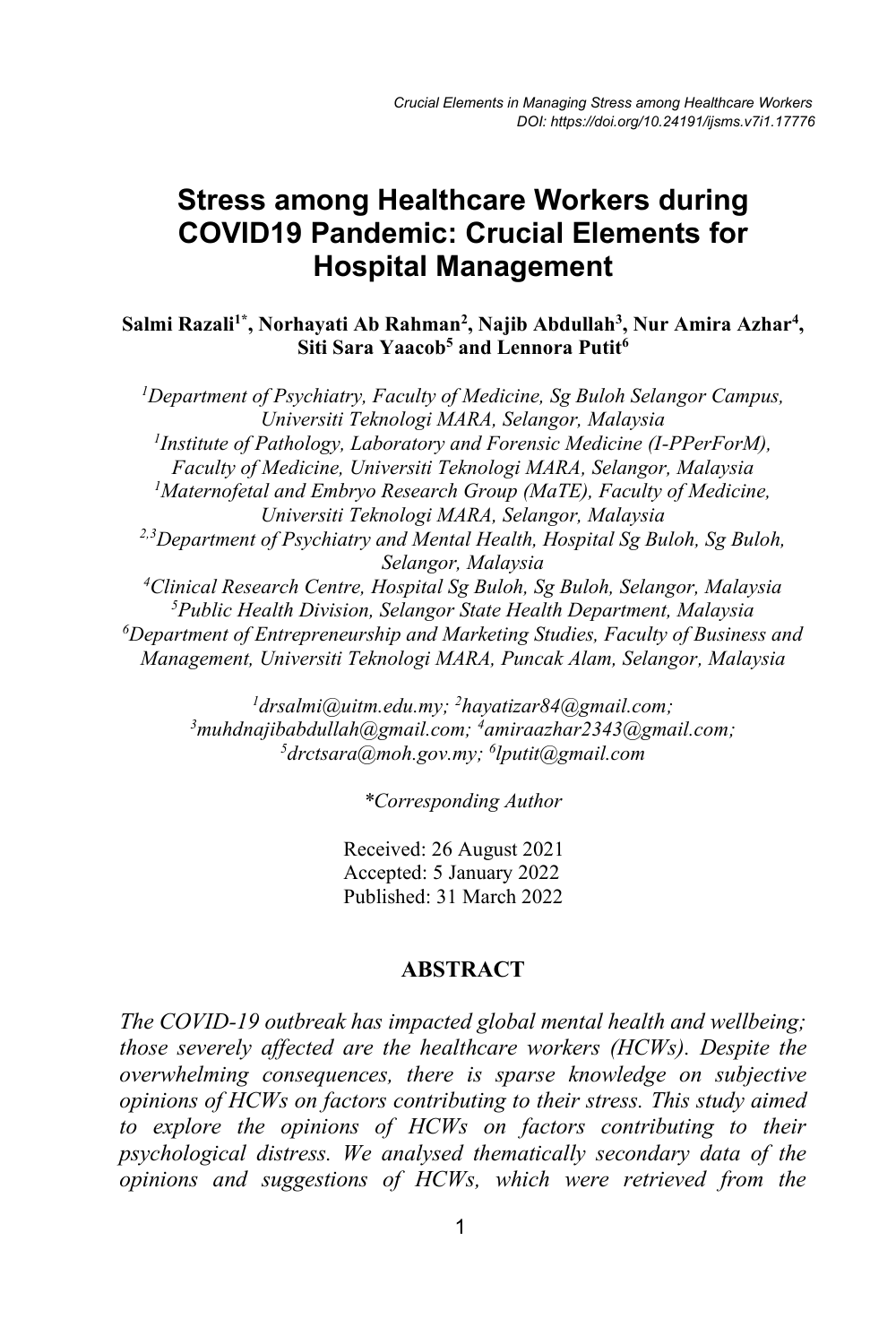*computerized mental health monitoring system and online Psychosocial First Aid of the main admitting hospital for COVID-19 in Malaysia and its related healthcare facilities during the second wave of the pandemic. Data of 1290 HCWs indicated the main concerning themes were i) work safety and hazard; ii) organizational culture and behaviour; iii) appreciation and reward and, iv) their concern on public issues. These findings may inform hospital authorities to provide more effective service management to prevent psychological distress and address the relevant contributing factors to ensure the HCWs have optimum mental health during current and future disasters.* 

**Keywords**: *Healthcare workers; Psychological distress; Disaster; Organizational culture; Hospital management*

## **INTRODUCTION**

Globally, the coronavirus pandemic has resulted in unprecedented threats to mental health. Healthcare workers (HCWs) who provide their services to people with COVID-19 in hospitals, nursing homes, and other settings are at high risk of exposure to the virus. Experts from the area with the highest prevalence of COVID-19 believe that more than half a million HCWs may have been infected and 2,500 of them have succumbed to the fatal infection (Pan American Health Organization, 2020). Furthermore, according to the World Health Organization (WHO)(2020), one in four HCWs may have depression and anxiety. Given the crucial role of HCWs to provide the treatment and management for the patients, their well-being and mental health should be maintained at the best level. Hence, it is critical that the hospital authorities ensure effective strategies to prevent psychological distress among HCWs, so that they have optimum mental health during current and future disasters.

## **LITERATURE REVIEW**

Several studies have reviewed and investigated the mental health impact of COVID-19 infection on HCWs (Adams & Walls, 2020; de Pablo et al., 2020; Greenberg, 2020; Lai et al., 2020; Spoorthy, Pratapa, & Mahant, 2020; Wong, Pacella-LaBarbara, Ray, Ranney, & Chang, 2020). The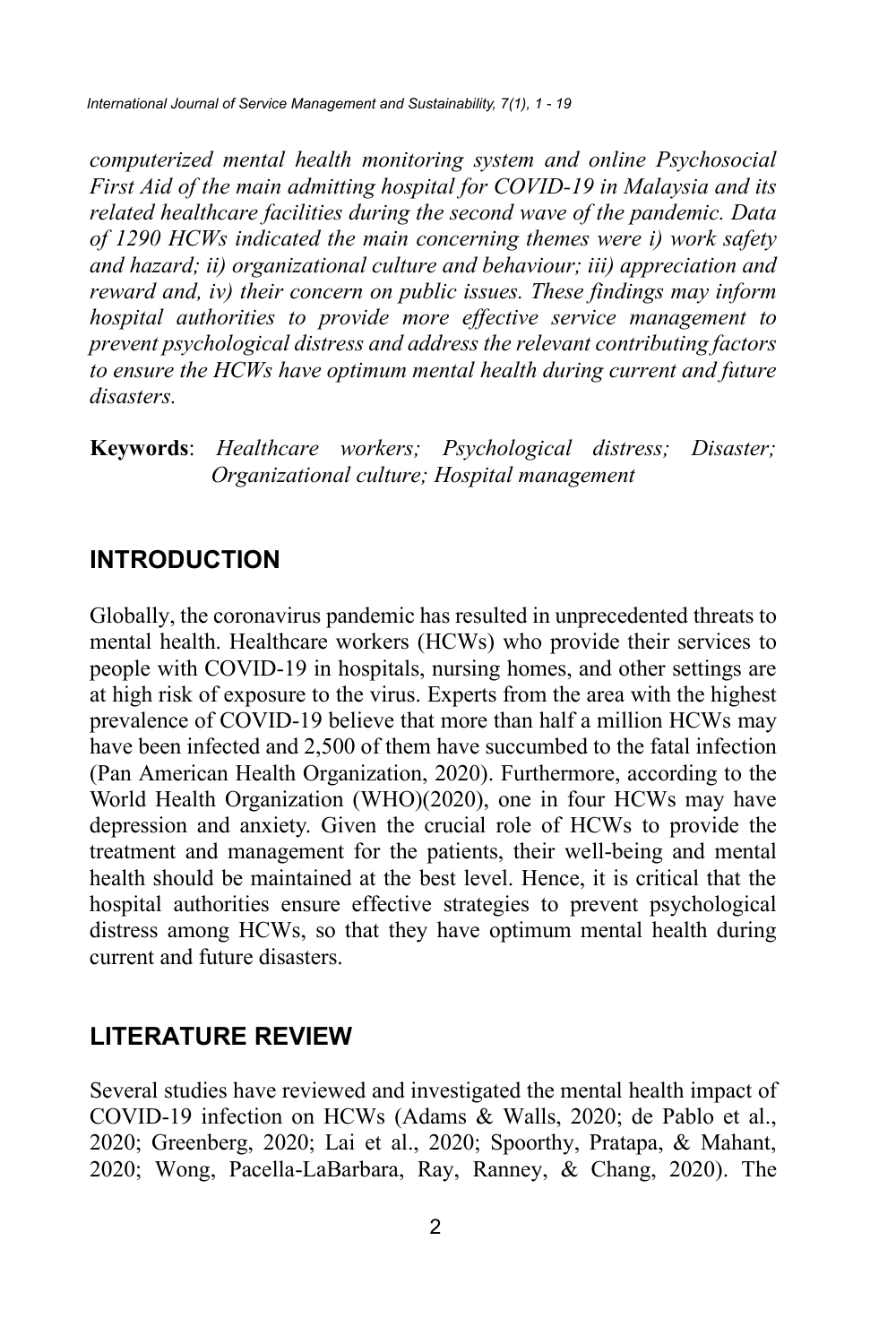possible factors associated with stress, anxiety, depression, and insomnia among HCWs include gender, profession, age, place of work, and department of work (Razali, Abdullah, Rahman, Azhar, & Yaacob, 2021; Spoorthy, 2020).

The HCWs experience acute challenges having to make impossible decisions and work under immense pressure. The HCWs have to make conflicting decisions under duress, which questions their ethical stand, while dealing with an overwhelming workload, providing care within constrained resources, and having an inadequate at best, and non-existent at worst, support system (Lai et al., 2020). The psychological impact of the COVID-19 pandemic on the HCWs is made worse with reduced accessibility to formal psychological support (Tan et al., 2020).

Moreover, the COVID-19 pandemic crisis has also placed enormous pressure on individual hospitals and hospital systems (McHugh & Cross, 2021). Although these organizations would be unable to predict precise demands and needs required to respond to such a global crisis, there may be affirmative organizational characteristics of hospital management that could prepare them to take action effectively. These indicators include financial strength, systems structure, leadership strength, and also market competitiveness (McHugh & Cross, 2021).

Financial strength and performances such as operating cost, efficiency, negotiated prices, and profitability are key indicators of management resources for crisis response (Büchner, Hinz, & Schreyögg, 2016; McHugh & Cross, 2021). Hospital performance changes upon a health system financial entry, whilst observing differences between hospital technical, cost efficiency, and hospital profitability, respectively (Büchner et al., 2016). Hospital system structure, on the other hand, affects how decisions are made and the extent to which resources are deployed (Ghasemi, Nejad, & Bagzibagli, 2017; McHugh & Cross, 2021). The extent to which a hospital system structure is developed and established significantly affects resource mobilization during any crisis response (Holmgren & Ford, 2018). Having a good system structure would potentially enable hospitals to leverage these internal capabilities in facilitating the perilous crisis response effectively. Moreover, by having a systematic and well-organized documentation procedure, hospitals could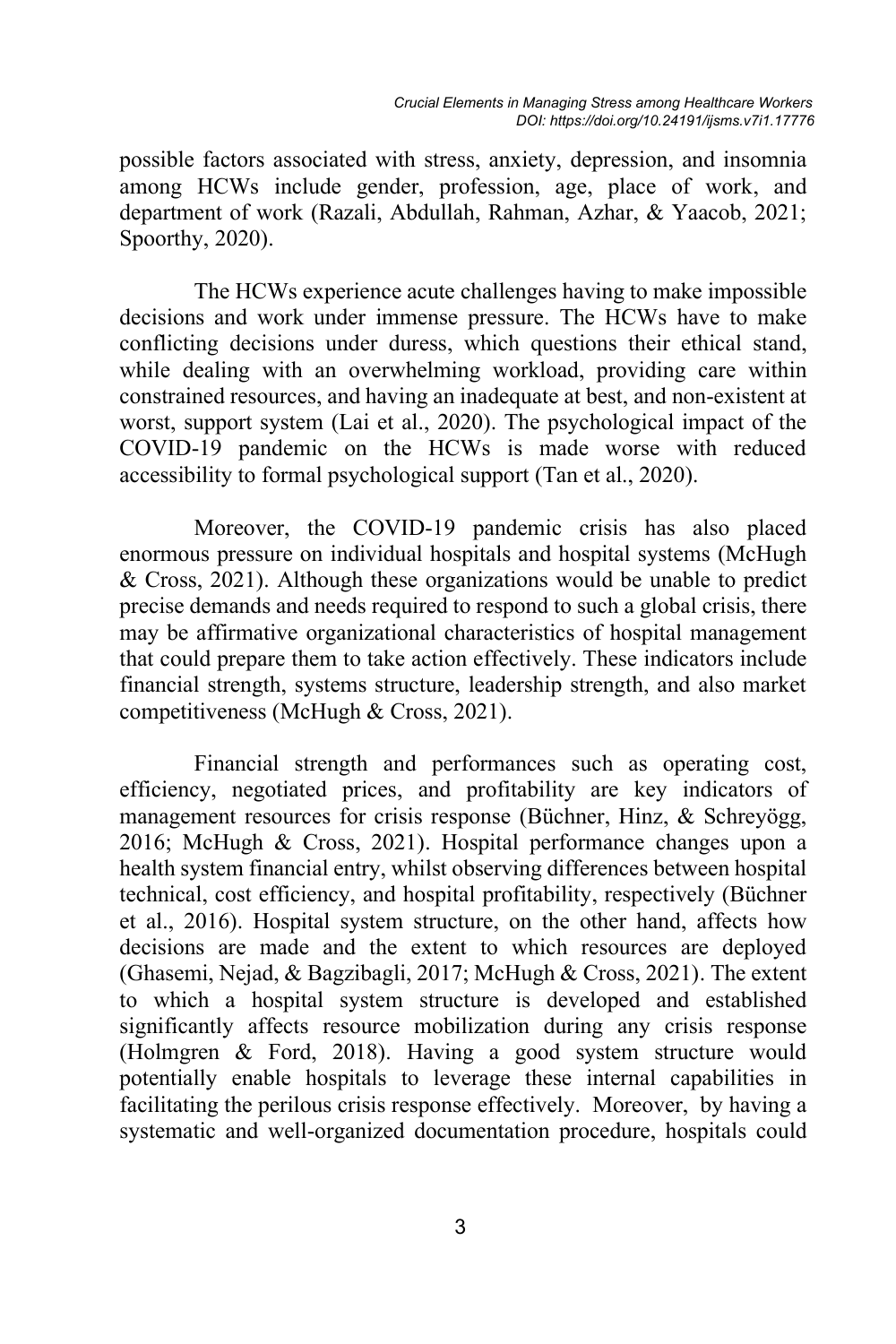and would be successfully managed by healthcare administrators and personnel alike (Ghasemi et al., 2017).

Leadership skills also facilitate effective management of hospitals in handling crises, such as the COVID-19 global pandemic (McHugh & Cross, 2021). It is considered an inherent part of the medicinal practice (Sonnino, 2016), in particular, when interacting with patients and their respective families. Gabel (2014), on the other hand, examined how physicians generally assume leadership roles, either formally or informally, within the duration of their careers. He found that there is an important need to expand the training scope on leadership in an attempt to include both categories of leaders. With this leadership strength in place amongst hospital key management personnel, HCWs would be able to be more committed, with increased job satisfaction albeit under pressure, and thus leading towards HCWs' better provision of services to patients in need amidst any acute health crisis faced (Azeem & Akhtar, 2014).

The presence of a healthcare organization's work culture is another potential indicator in examining the effectiveness of HCWs' overall work performances, commitment, and productivity amidst the COVID-19 pandemic crisis. Furthermore, organizational culture is often considered a prerequisite of any teamwork in an organization (Körner, Wirtz, Bengel, & Göritz, 2015). It is a set of shared values, beliefs, or perceptions held by employees within an organization and can also strengthen an organization as a unified one (Robbins, Coulter, & DeCenzo, 2020). An organization with a strong culture assists employees to accomplish their goals, tasks, and be satisfied in their jobs (André & Sjøvold, 2017).

Many hospitals have offered bonuses and additional time off for HCWs on the front lines of the crisis (Gooch, 2020). These benefits are equally important not only for organizational commitment, but also to ensure the well-being of the staff involved. The post-crisis mental health well-being of frontline HCWs is critical to the pandemic response (Spoorthy et al., 2020). Besides, work-life balance and job satisfaction also have an influence on healthcare employees' organizational commitment (Azeem & Akhtar, 2014). Hence, a healthcare organisational culture is essentially demonstrating a symbol for certain flexible and lesser discernible aspects within the health service organisations and how these become evident in the forms of care (Mannion & Davies, 2018).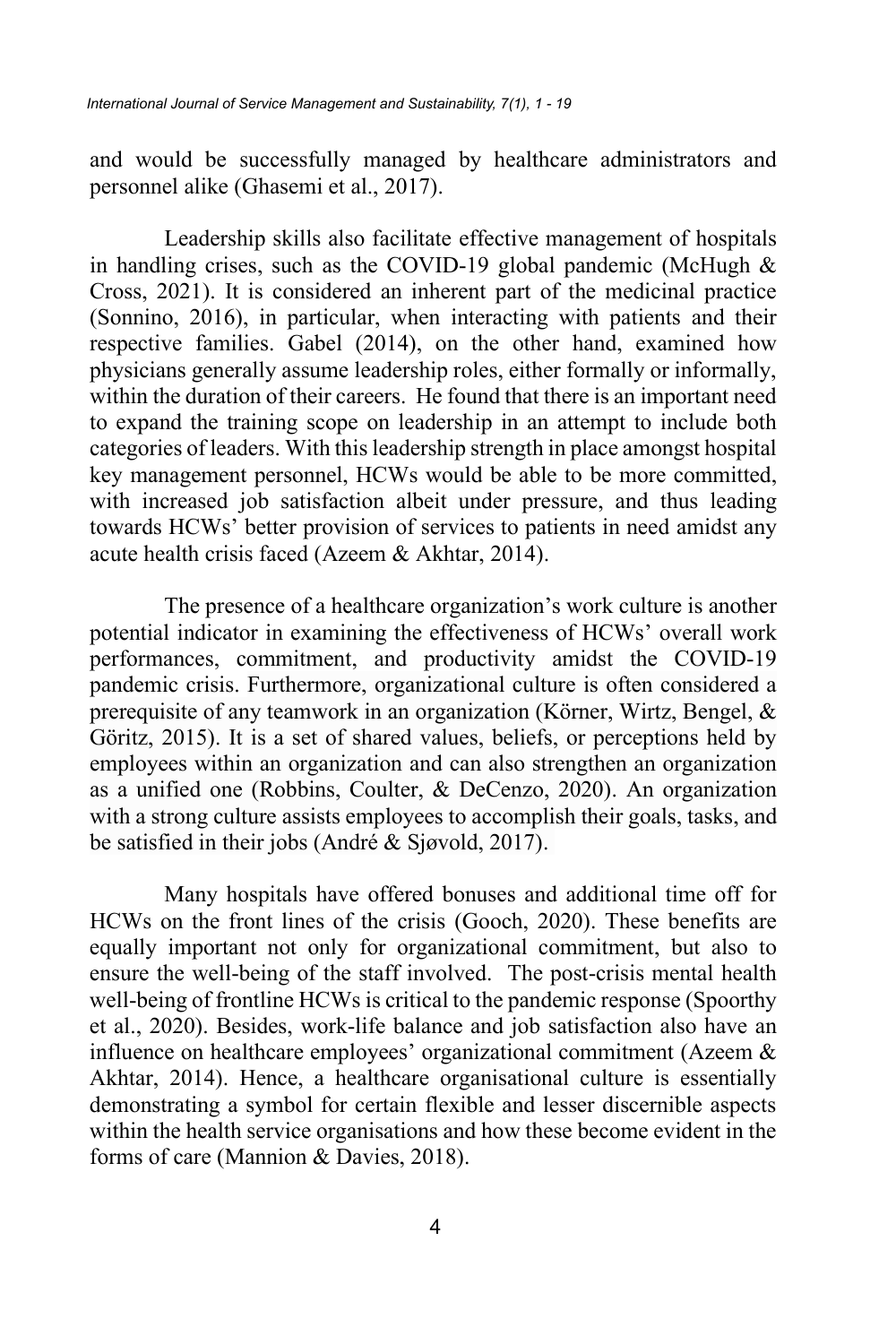Even though there are overwhelming mental health consequences as shared by global experiences, current studies on the impact of the COVID-19 pandemic on the mental health of HCWs have yet to describe in-depth the personal experience of the HCWs. Furthermore, there is sparse information and knowledge on the mental health of HCWs in Malaysia to inform appropriate intervention for local authorities. Most of the current information gathered, thus far, has been from the experiences of others elsewhere (Adams & Walls, 2020; de Pablo et al., 2020; Greenberg, 2020; Lai et al., 2020; Spoorthy et al., 2020; Wong et al., 2020), with different socio-demographic and cultural backgrounds as compared to Malaysians. Opinions and perspectives of these HCWs, who have direct and indirect contact with COVID-19, are invaluable for the current, as well as for future crisis management. Hence, this study aimed to explore the subjective personal opinions and suggestions of HCWs on factors contributing to their stress and matters related to jobs while working in hospitals managing COVID-19 in this country.

## **METHODOLOGY**

#### **Study Setting**

The study was conducted in Malaysia, where several initiatives have been implemented to ensure the country has enough capacity to cater to the potential exponential increase in the number of cases. These include i) the designation of dedicated COVID-19 admitting hospitals, ii) converting public buildings to instant temporary hospitals, iii) relocating tertiary services to district hospitals, iv) the collaborative efforts between public and private hospitals, v) designation of hotels, hostels, and public buildings as quarantine areas, and vi) the recruitment of volunteers (such as pensioners and private HCWs) and the deployment of HCWs to COVID-19 screening and treatment centres. The existing services in the admitting hospitals had to be halted, and patients were diverted to nearby non-admitting hospitals [Crisis Preparedness and Response Centre (CPRC), 2020]. Apart from hospital services, private laboratories have also collaborated with public laboratories to boost lab testing time for COVID-19 detection.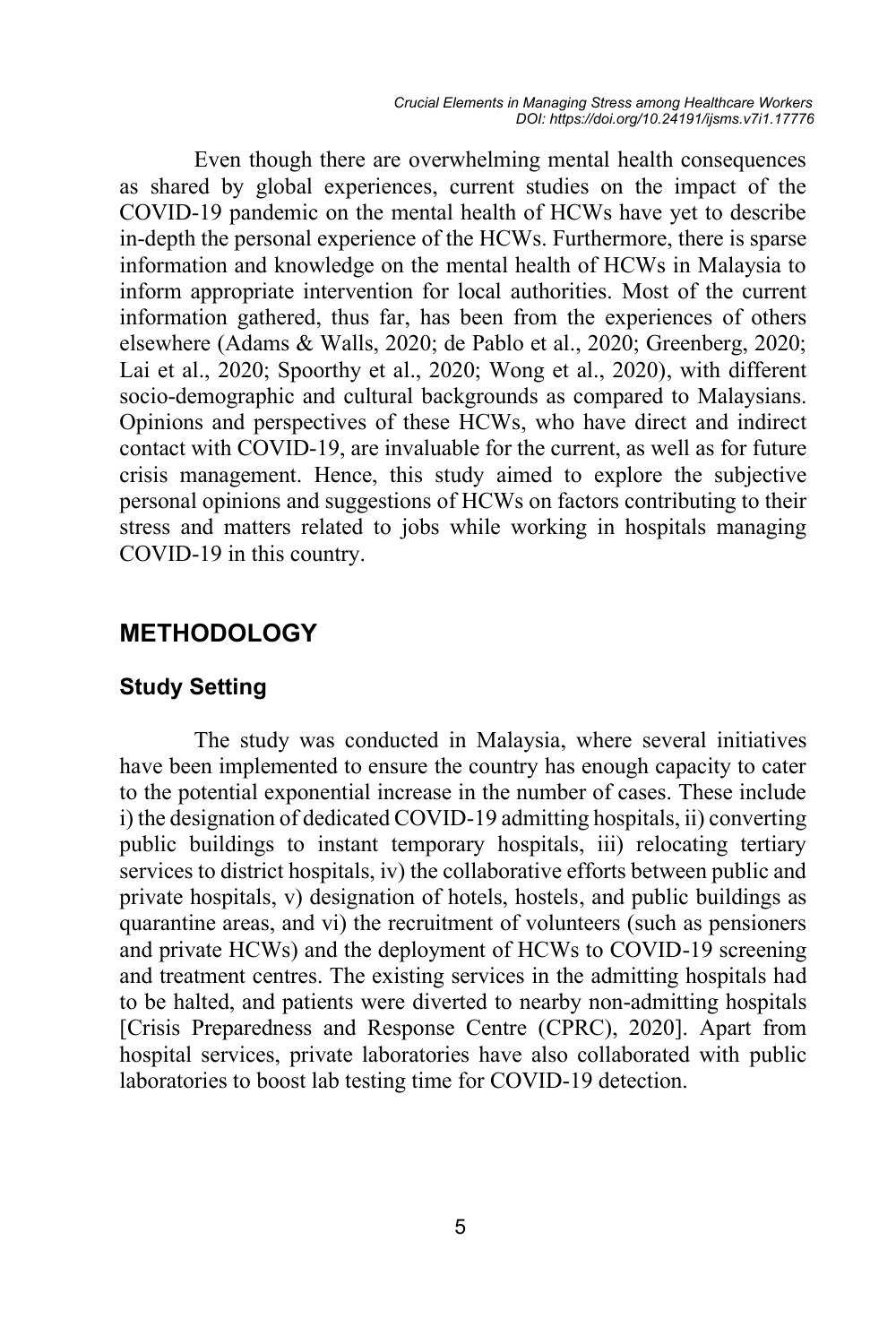Following the WHO's recommendation, as part of the national initiatives to address the mental health of the public and the HCWs during the pandemic, the Ministry of Health, Malaysia has prepared Annex 33: Mental Health and Psychosocial Support (MHPSS) in COVID-19 of the Guideline for the Management of COVID-19 in Malaysia No.5/2020 (Amendment 25 March 2020). Parts of the action plan of MHPSS during disasters (including during this COVID-19 pandemic) is to provide Psychosocial First Aid (PFA), mental health surveillance, monitoring and intervention for HCWs in the hospital (Ministry of Health, MOH, 2020).

#### **Study Design**

This is a secondary analysis of the mental health surveillance database, a component of the PFA for the HCWs during the COVID-19 pandemic for the Northern Selangor Hospitals, (the main admitting COVID-19 hospital and two other district hospitals). The qualitative section of the PFA allows the HCWs to share their subjective concerns, opinions and suggestions on their condition, as well as other matters related to jobs and hospital management during the COVID-19 pandemic.

#### **Data Source**

As part of the MHPSS, the PFA of NHS was assisted by the Computer-Assisted Self-Interview (CASI). The CASI was developed to minimise the contact of the mental health therapists (including counsellors, psychologists, doctors and psychiatrists) with the other HCWs who may or may not have been exposed to COVID-19, and at the same time, to monitor their mental health status. The CASI database is available in four important, namely, Malay, English, Tamil, and Mandarin. Data had been collected daily since the  $5<sup>th</sup>$  of March 2020 during the COVID-19 outbreak. It allows repeated input of data from HCWs at any time.

### **Sample and Selection Criteria**

The selection criteria include input data in the Malay language, English, Tamil, and Mandarin, as well as data of the HCWs aged 18 and above. All data were retrieved within 1 month from  $5<sup>th</sup>$  of March 2020 to  $6<sup>th</sup>$ of April 2020; during the peak of the second wave of COVID-19 infection in Malaysia.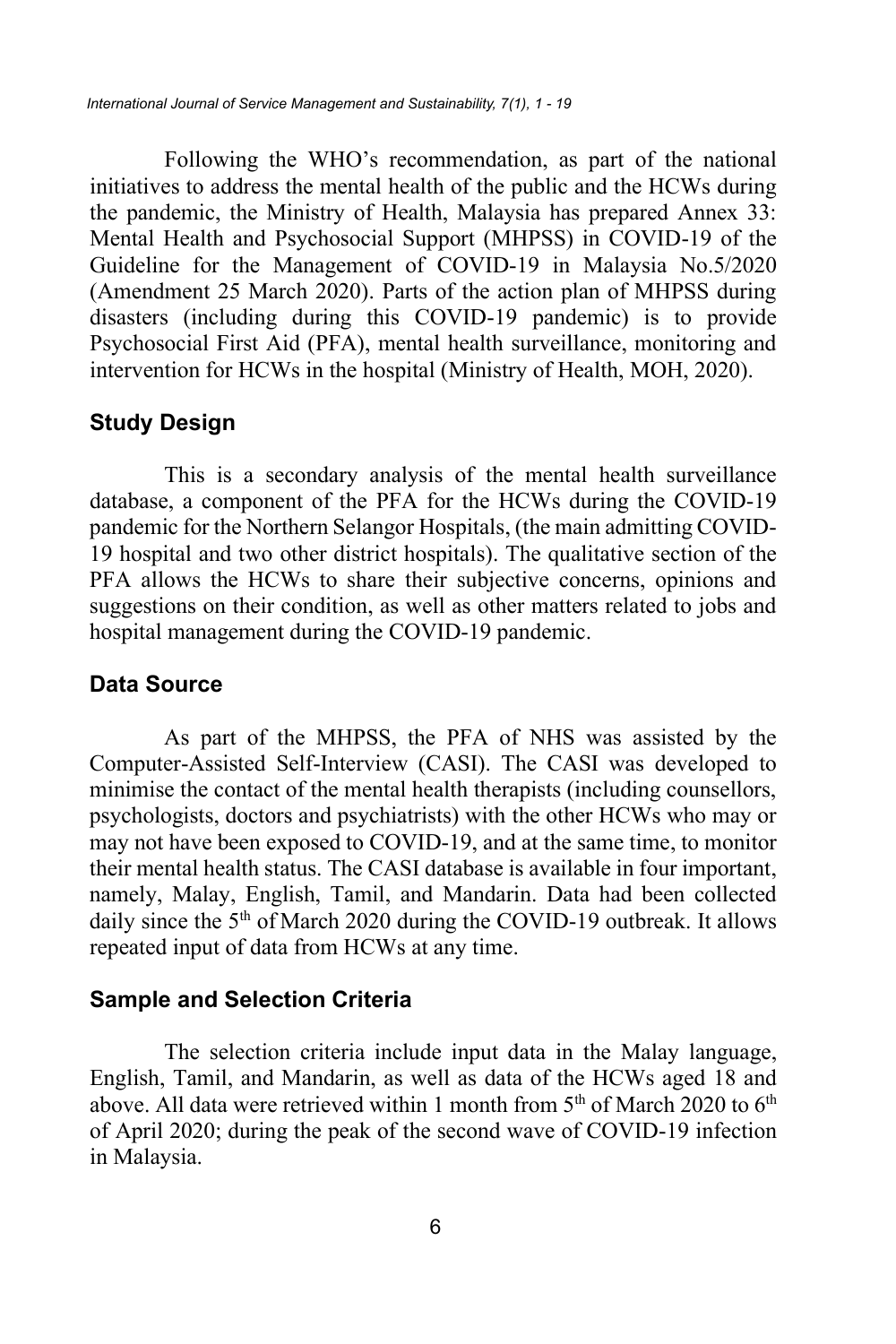## **Data Collection**

Data gathered from the CASI database comprised quantitative and qualitative data. The quantitative data on sociodemographic information (gender, age, ethnic, and service tier) and job-related factors (including service setting, employer status, and the status of exposure to COVID-19) and input on possible psychological distress measured by the Depression, Anxiety, Stress – 21 items (DASS-21) have been published elsewhere (Razali et al., 2021). In this current study, we analysed the qualitative data of personal concerns, opinions, and suggestions from the HCWs. The questions provided for the HCWs were as follows:

*We really appreciate it if you are willing to make any comments, suggestions, or complaints so that we can improve on the weaknesses and strive to serve you better in the future.* 

*What are your main concerns about this epidemic? What is your main concern regarding this outbreak?* 

*How can hospital management help you?* 

#### **Figure 1**

*Flow Chart of the Study Procedure*

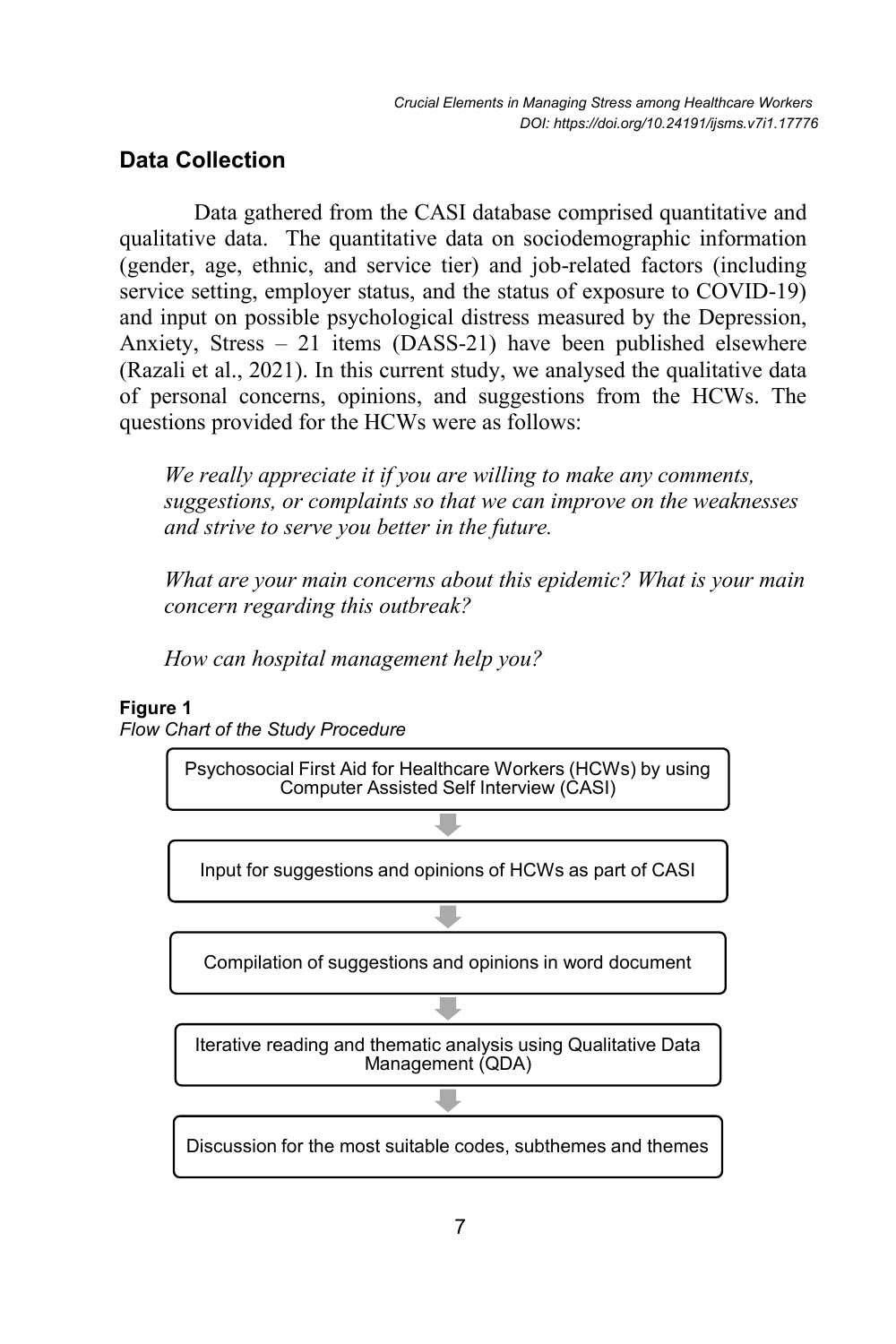The CASI was distributed to all HCWs (namely, MOH medical staff) and other staff working with agencies affiliated with the hospitals, such as technicians, food caterers, cleaners, and others in the NHS. Refer to Figure 1 for further details of data collection and data analysis.

### **Data Analysis**

Thematic analysis was used to analyse the qualitative data. Data retrieved from CASI including the written opinions and suggestions of the HCWs were compiled in a word document. The Qualitative Data Analysis (QDA) Miner software was used to assist in the thematic analyses. The analyses involved the researchers iteratively reading the data and closely examining the data to identify common themes, namely, topics, ideas, and patterns of meaning that came up repeatedly. The six-step process includes the iterative reading of the data to ensure that researchers were familiar with the data, followed by the processes involving coding, generating subthemes, reviewing themes, defining, and naming themes.

### **Ethical Consideration**

This study was approved by the Medical Research Ethics Committee (MREC), Ministry of Health; Approval No: KKM/NIHSEC/P20-1065(6) and National Research Registration No: NMRR-20-882-54820(IIR).

## **RESULTS**

Refer to Table 1 for a detailed background of the participants. A total of 1865 inputs by 1290 participants were retrieved from the CASI within the study duration. The subjective input was in the form of written sentences, which ranges from one word to a paragraph of opinions or suggestions.

### **The Themes**

There were four main themes that emerged from the thematic analysis of the concerns, opinions, and suggestions of the HCWs. Refer to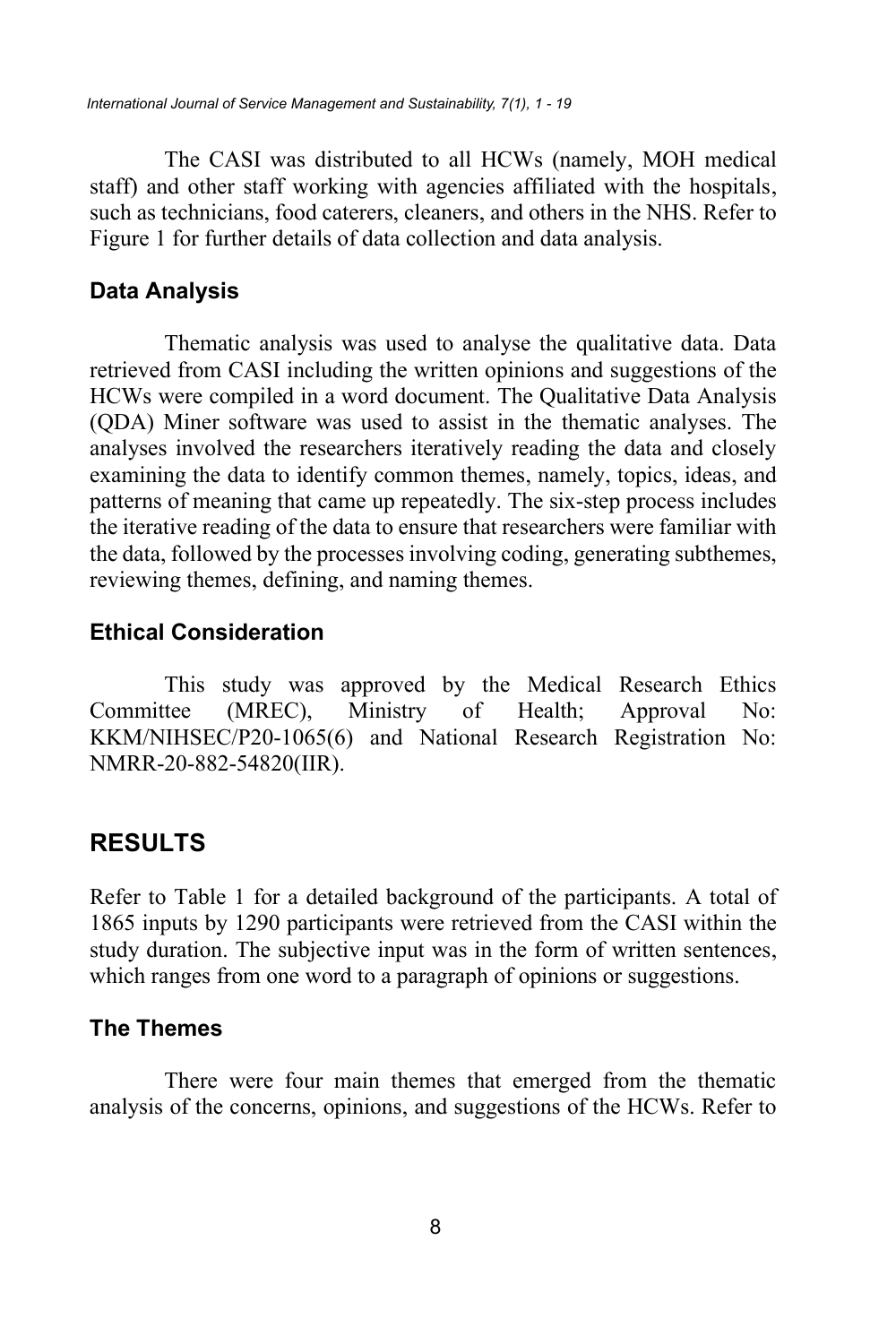Table 2 for the summary of the themes, subthemes, and percentages of codes from the thematic analysis.

| <b>Variables</b>                                                                  |                                                                                                                            | n                             | Percentage (%)                    |
|-----------------------------------------------------------------------------------|----------------------------------------------------------------------------------------------------------------------------|-------------------------------|-----------------------------------|
| Gender                                                                            | Male                                                                                                                       | 360                           | 27.9                              |
|                                                                                   | Female                                                                                                                     | 930                           | 72.1                              |
| <b>Ethnic</b>                                                                     | Malay                                                                                                                      | 1047                          | 81.2                              |
|                                                                                   | India                                                                                                                      | 112                           | 8.7                               |
|                                                                                   | Chinese                                                                                                                    | 83                            | 6.4                               |
|                                                                                   | <b>Others</b>                                                                                                              | 48                            | 3.7                               |
| Age                                                                               | 21                                                                                                                         | $\overline{2}$                | $\cdot$                           |
|                                                                                   | 21-30                                                                                                                      | 467                           | 36.2                              |
|                                                                                   | $31 - 40$                                                                                                                  | 559                           | 43.3                              |
|                                                                                   | 41-50                                                                                                                      | 185                           | 14.3                              |
|                                                                                   | 51-60                                                                                                                      | 77                            | 6.0                               |
| <b>Job Tier</b>                                                                   | Premier<br>Managerial and Professional<br>(Tier 41-56)<br>Support 1 (Tier 29-40)<br>Support (Tier 28 and below)<br>Unknown | 9<br>346<br>534<br>286<br>115 | .7<br>26.8<br>41.4<br>22.2<br>8.9 |
| <b>Service Setting</b>                                                            | Admitting hospitals                                                                                                        | 756                           | 58.6                              |
|                                                                                   | <b>Affiliated Agencies</b>                                                                                                 | 64                            | 5.0                               |
|                                                                                   | Non-MOH Agencies                                                                                                           | 52                            | 4.0                               |
|                                                                                   | District hospitals                                                                                                         | 418                           | 32.4                              |
| <b>Employer</b>                                                                   | <b>MOH</b>                                                                                                                 | 1175                          | 91.1                              |
|                                                                                   | Non-MOH                                                                                                                    | 115                           | 8.9                               |
| <b>Direct</b><br><b>Exposure to</b><br>COVID-19<br>Note: MOH = Ministry of Health | Yes<br>No<br>Unknown                                                                                                       | 885<br>337<br>68              | 68.6<br>26.1<br>5.3               |

**Table 1**

## **Theme 1: Work Safety and Hazard**

The subthemes that emerged related to work safety and hazard include psychological implications and management, as well as inadequate resources and complications. The subthemes related to "psychological implications and stress management" contributed about 20.8% of the codes of the thematic analysis. The HCWs described feeling stressed up, worried and anxious, demoralized, low mood, angry, and paranoid. The symptoms of burnout were overwhelming as shared by one of the staff nurses, "*I feel very stressed-up with too high workload*". A contract medical officer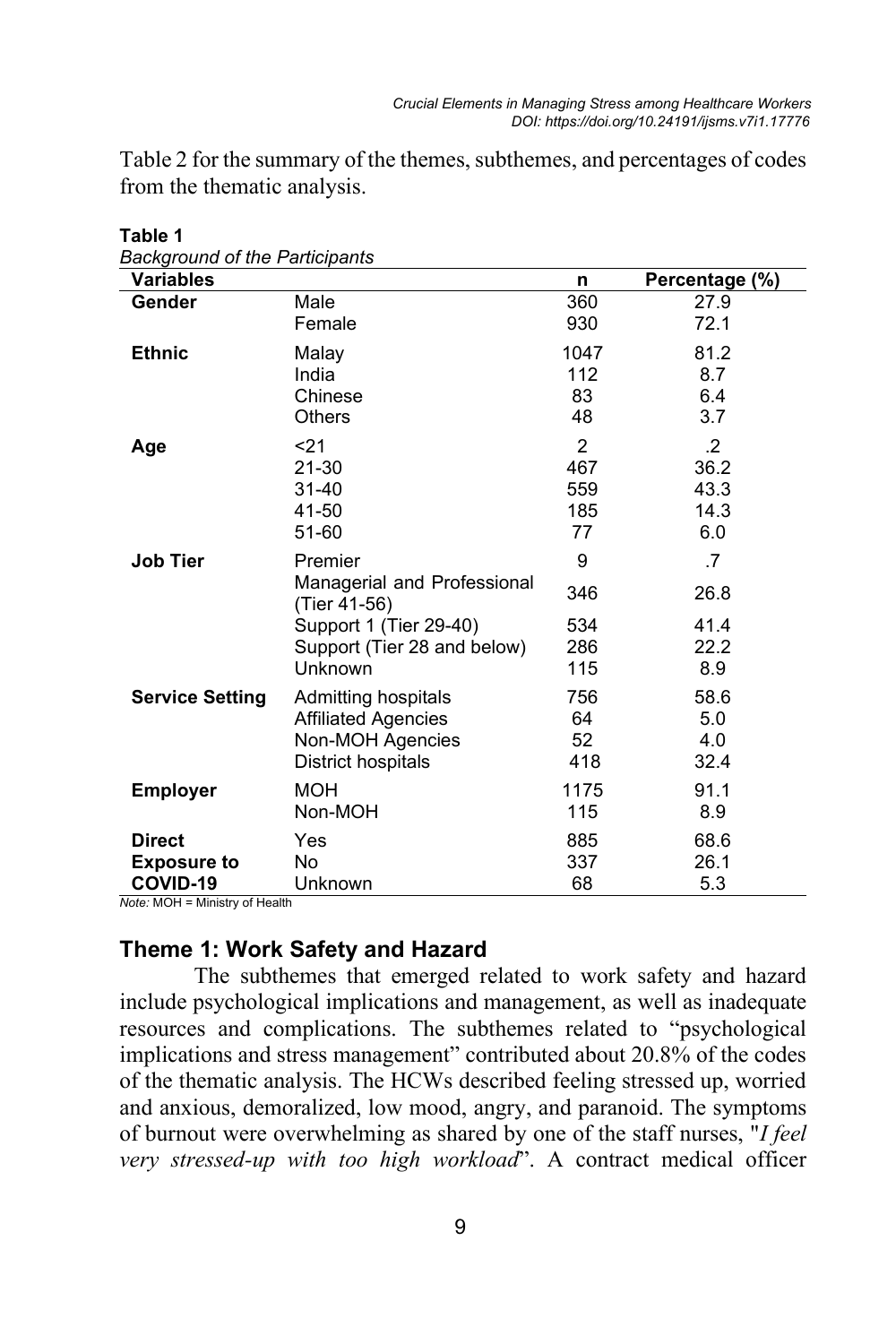ventilated his disappointment and said that, "*do not add more stress to work - most of us are already stressed up with the news. Our final contract is for another 2 years, and no one knows what happens after that…an extra stress during this Covid outbreak*". The stress was overwhelming until one participant described having suicidal thoughts.

|               | No Theme                                | <b>Subthemes</b>                                    | Percentage<br>of Codes |
|---------------|-----------------------------------------|-----------------------------------------------------|------------------------|
| 1             | Work Safety and<br>Hazards              | Safety measures                                     | 22.00%                 |
|               |                                         | Psychological implications and<br>stress management | 20.80%                 |
|               |                                         | Inadequate resources                                | 18.40%                 |
| $\mathcal{P}$ | Organisational culture<br>and behaviour | <b>Standard Operating Procedure</b>                 | 6.00%                  |
|               |                                         | Teamwork                                            | 5.50%                  |
|               |                                         | Work division and responsibility                    | 3.80%                  |
|               |                                         | Professionalism                                     | 3.30%                  |
|               |                                         | Leadership quality                                  | 3.10%                  |
|               |                                         | Dissemination of information                        | 1.60%                  |
|               |                                         | Staff welfare                                       | 0.70%                  |
| 3             | Appreciation and<br>reward              | Allowance                                           | 5.30%                  |
|               |                                         | Reward leave                                        | 1.80%                  |
|               |                                         | Appreciation                                        | 1.10%                  |
| 4             | Concern on public<br>issues             | the<br>Heed<br>the<br>advice<br>of<br>authorities   | 3.80%                  |
|               |                                         | Instruction for help-seeking                        | $0.90\%$               |
|               |                                         | More health promotion                               | 0.70%                  |
|               | Everyone's responsibility               |                                                     | 0.40%                  |
|               |                                         | Insurance coverage                                  | 0.40%                  |
|               | Do not panic                            |                                                     | 0.40%                  |

**Table 2**

*Themes, Subthemes and Percentages of Codes*

Many suggested ways of stress management include having suitable working hours and time or day off as described by one of the medical officers, "*we should be given alternate standby with active duty one week apart*" and a staff nurse, "*I also have a family to take care of. I just want a fair leave*". Other ways for stress management suggested by the participants include the need for psychological support, *"have a phone number/line for counseling that is active 24 hours only for staff in need"*; ensuring general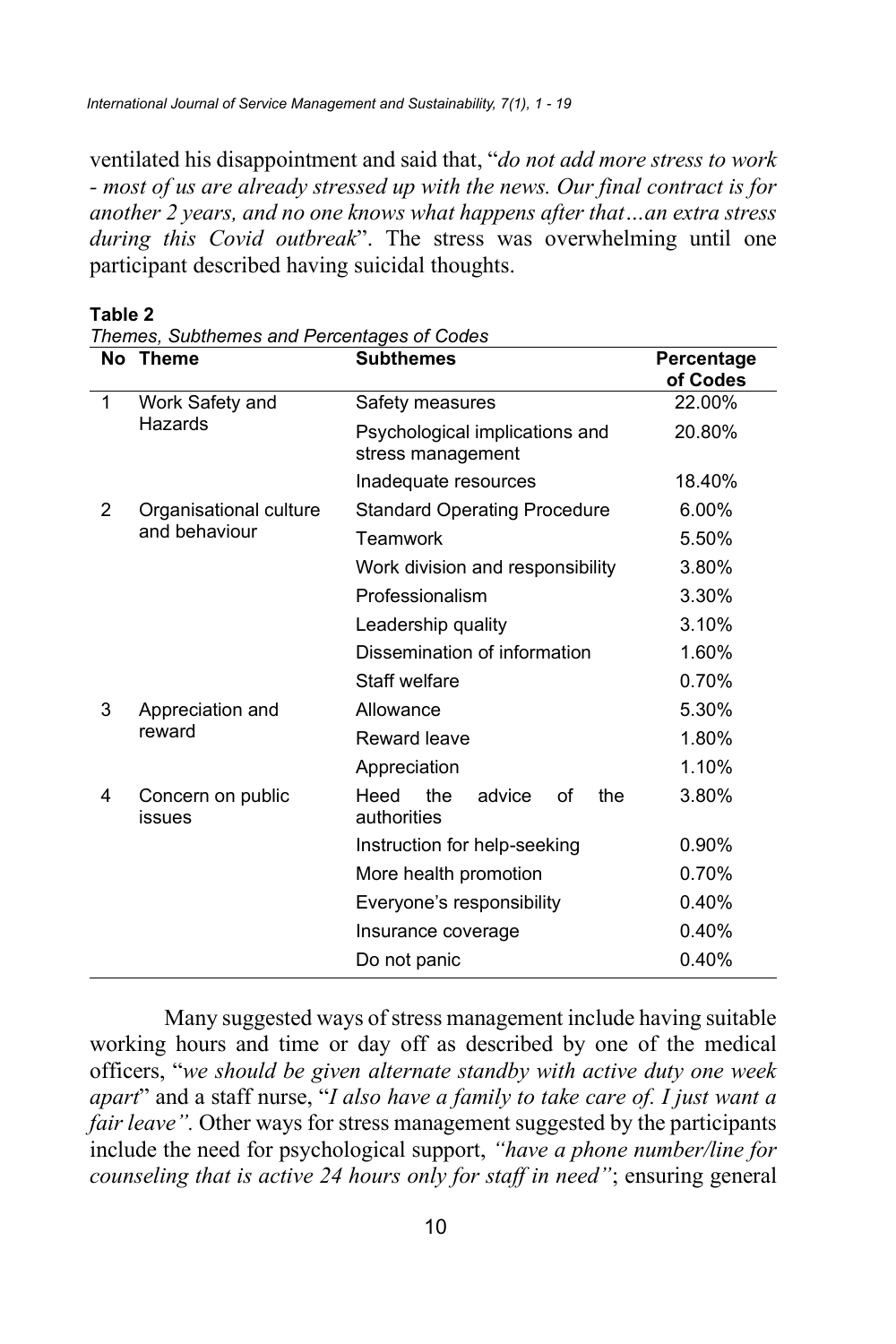welfare (such as accommodation, food and coffee breaks), and leisure activities. Many suggested using spiritual and religious coping, as recited by one of the staff,

*"while busy with our job, do not forget of devotion to Allah, remember each other to strive to improve spiritual practice and always intend to work for the sake of Allah. There is no power, no effort on our part as the creation and sinful servants of God. May God accept all that is".* 

"Inadequate resources" encompassed 18.4% of the total codes. The HCWs shared their opinions on what comprised inadequate resources, and they included the need for more staff, good and quality personal protective equipment (PPE), medical appliances (such as disposable medical items including alcohol hand scrubs, other scrubs and towels for sanitizing purposes), and other medical-related facilities (such as exclusive accommodation for staff). For the "safety measures", suggestions by most of the HCWs included the need to wear protective gear, sanitization and disinfection, screening for staff and patients, and compulsory quarantine for staff who are exposed and infected with COVID-19.

### **Theme 2: Organizational Culture and Behaviour**

The HCWs shared their opinion on several subthemes related to the organizational culture and behaviour of the hospital they were working in. They emphasized matters related to Standard Operating Procedures (SOP), including the need to enhance the SOP for more detailed information, simplifying the flow of process or procedure, and strictly abiding by the SOP for an efficient and safe working environment. Moreover, they voiced out their disappointment with certain supervisors or leaders, who kept changing the SOP, which might have resulted in discrepancies and confusion while providing the services, described by one of the staff,

*"Please. for the appropriate party to issue clear instructions according to the SOP or the correct guidelines in managing the current COVID outbreak whether from the aspect of ward preparation, logistics, patient escort procedures and also asset management. Instructions that are not clear and keep changing will cause staff to feel stressed up and confused."*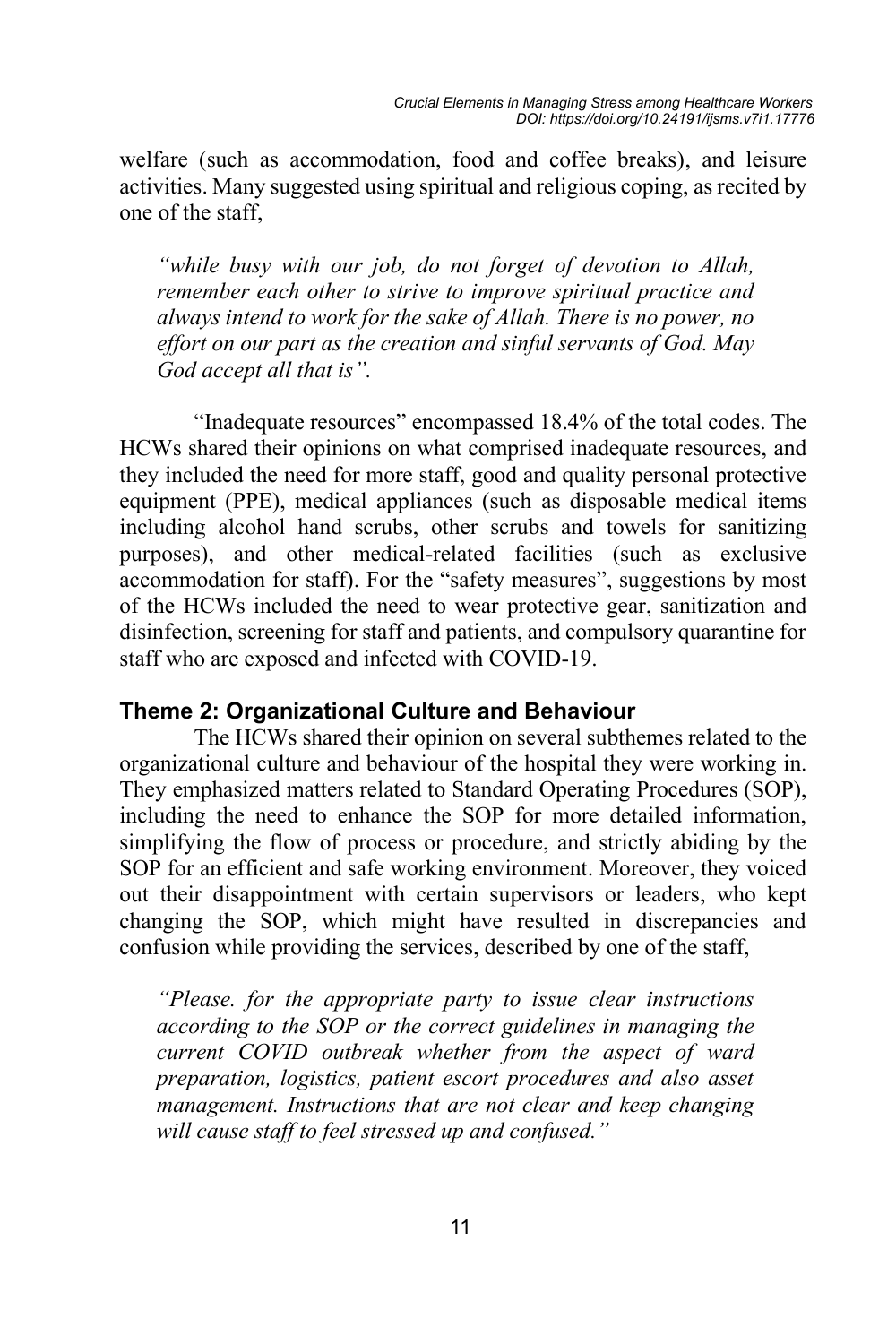Another crucial element in the organization suggested by the HCWs was being "professional" and having "leadership qualities". The HCWs described good leaders as those who ask and consider the opinions of the subordinates; and who are vigilant and concerned about the welfare and needs of the staff. For example, one of the participants said, *"Don't let us be too stressed by the management who only know how to give instructions but never know what we feel while dealing with Covid-19 patients"*. The participants also suggested a mechanism for a comprehensive procedure for appraisal, which includes evaluation for the heads. For example, a staff nurse shared her disappointment on this matter,

*"Heads of Departments need to be more alert with the situation of staff on duty and not pressure staff on duty to work overtime if they cannot do it for some reason. Sometimes, ward sisters like to threaten staff through SKT (Annual Appraisal) – not being professional and put pressure on the subordinate staff. There should be a channel for staff to make complaints against the heads who abuse their power and take action against them. We pity the subordinate staff who were threatened as such. Not all bosses are like that, but many do".*

At the same time, most of the participants wanted everyone to embrace the spirit of teamwork by collaboratively helping each other to combat the pandemic. They reminded the leaders to properly schedule the rosters so that "work duties and responsibilities are equally distributed" among the staff. Another crucial element suggested by the HCWs was the "dissemination of information". They urged the hospital authorities to continuously provide updated information on every aspect of the COVID-19 illness and its management.

#### **Theme 3: Appreciation and Reward**

"Appreciation and reward" were some of the important themes that emerged from the analysis. The HCWs asked for a little appreciation in the form of "special leave" for them. They claimed that they were entitled to 14-days of quarantine leave or unrecorded leave, and therefore, should be given the day off or time off as part of the reward after long hours of working. For example, one of the nurses was very disappointed because she was asked to use her annual leave and was not given quarantine leave when she had to isolate herself after being a Person Under Investigation (PUI), as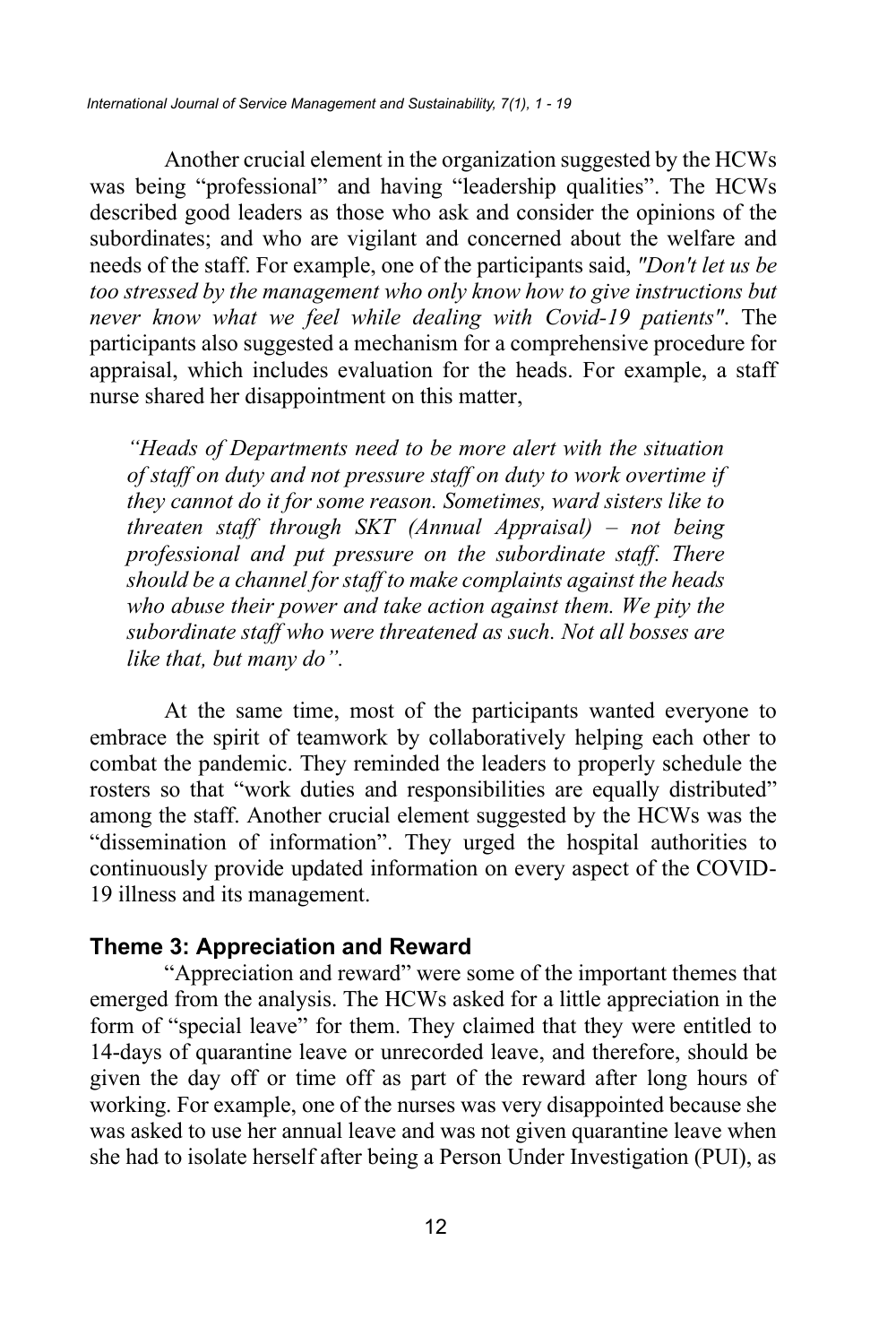she said, "*the annual leave should not be deducted for quarantine for (person under investigation) PUI COVID-19", and added that, "we should be given a day off after seeing patients with COVID".* 

Many of the HCWs asked for an increase in the critical allowance or "special allowance" should be given to staff who managed the COVID-19 patients. A few also suggested that the allowance should not be given only to the frontliners (such as doctors, nurses, and medical assistants) but should also include those who supported the team (such as the ambulance drivers, laboratory staff, physiotherapists, and radiographers).

#### **Theme 4: Concern on Public Issues**

A few of the HCWs stressed the importance of heeding the advice of the authorities, such as "staying at home" as provided by the Movement Control Order (MCO) provisions, frequent washing of hands, wearing of a mask, not sharing fake news, and practising social distancing. They urged the government to enhance health promotion and provide more information on COVID-19, as well as offering ways of seeking help and getting treatment for the infection. Most importantly, they reminded the public that it is everyone's responsibility to combat the infection for the benefit and wellbeing of the entire nation.

## **DISCUSSION**

Through our exploration of the subjective opinions and suggestions, in keeping with popular and well-known issues related to COVID-19, we also identified that the HCWs were very stressed up with the work safety and hazards including concerns on the inadequate safety measures, psychological consequences of the impacts of infection, and lack of resources, in particular, the lack of human resources and personal protective equipment (Godlee, 2020; Smith & Freyd, 2014). Furthermore, the psychological burden as found by other researchers elsewhere, not only focused on the increased workload but also fears of being infectious to other colleagues and families, having a responsibility to care for the critically ill and rapidly deteriorating patients including their ill colleagues (Walton, Murray, & Christian, 2020). Similar to the findings of previous studies during the disaster, our HCWs also experienced stress due to longer work hours and poor stress management (Maunder et al., 2003).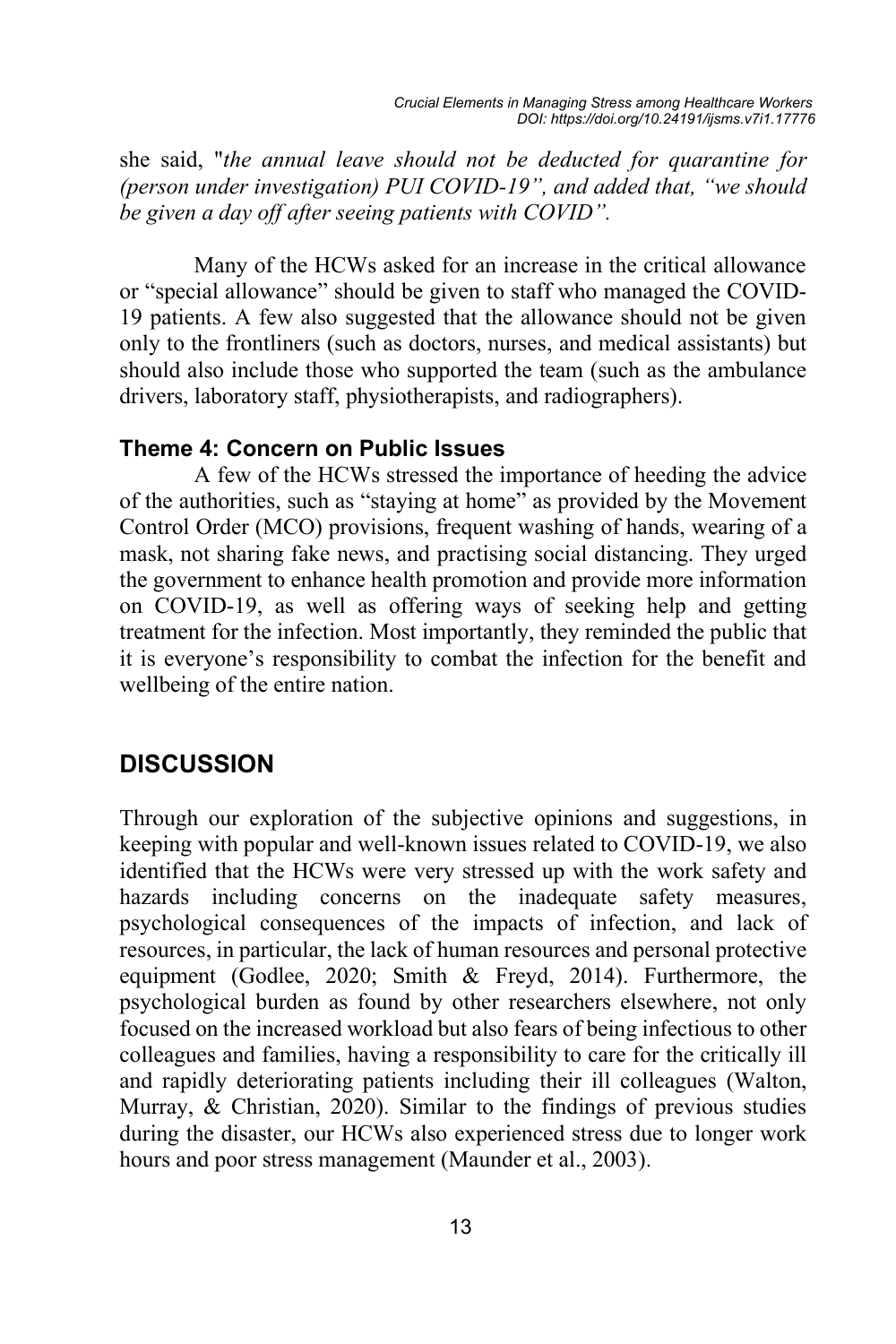Interestingly, the other main concerns highlighted by the HCWs were related to organisational culture and behaviours. The HCWs were concerned with the lack of proper SOP, poor leadership quality, lack of professionalism, poor teamwork and problems in communication, as well as dissemination of information. Despite the presence of guidelines on the disaster management and mobilisation of the Crisis Preparedness and Response Centre (CPRC), the existing SOP and guideline may not be effective enough to ensure well-organized disaster management at the grassroot level (Rahman, 2012). In a local study evaluating the preparedness of staff nurses for disaster management, the level of preparedness in terms of knowledge and skills among them was only moderate (Sham, Musa, Mohamed, & Othman, 2018). Furthermore, the restriction of movement had created remarkable challenges in the sharing of information quickly by the top-level management to the supporting staff as most of the top-down communication occurred through official letters which could have lacked clarity. The shortage of dedicated staff to handle this issue could have played a role in precipitating the stress. In a recent review of 41 studies on crises information systems done in countries like Germany, the Netherlands, Romania and Turkey, one of the important issues highlighted was the absence of "command" and "control" over the functionality of the crisis preparedness system. The review also highlighted the security issues on data sharing, which had resulted in a limited number of HCWs who can access the system (Haghighi, Moghaddasi, Rabiei, & Asadi, 2020).

In terms of professionalism and teamwork of an organisation, a recent study supported the findings which we found, and emphasised the importance of the role of the team leaders, having good communication skills, the empowerment of leadership among the team members, humanity and humility, as well as the importance of peer support system between colleagues (Walton et al., 2020). The author also suggested that the leaders themselves model good practices and behaviours for coping, including seeking help and self-care (Walton et al., 2020). In a hyper-volatile, uncertain, complex, and ambiguous (VUCA) environment during the pandemic, experience and trustworthiness have been suggested to be the main attributes of the crises leader (Alkhaldi et al., 2017).

Not surprising, as described by our HCWs and supported by other previous local studies, apart from inadequate protective gears (especially PPE), the non-structural component, such as medical laboratory equipment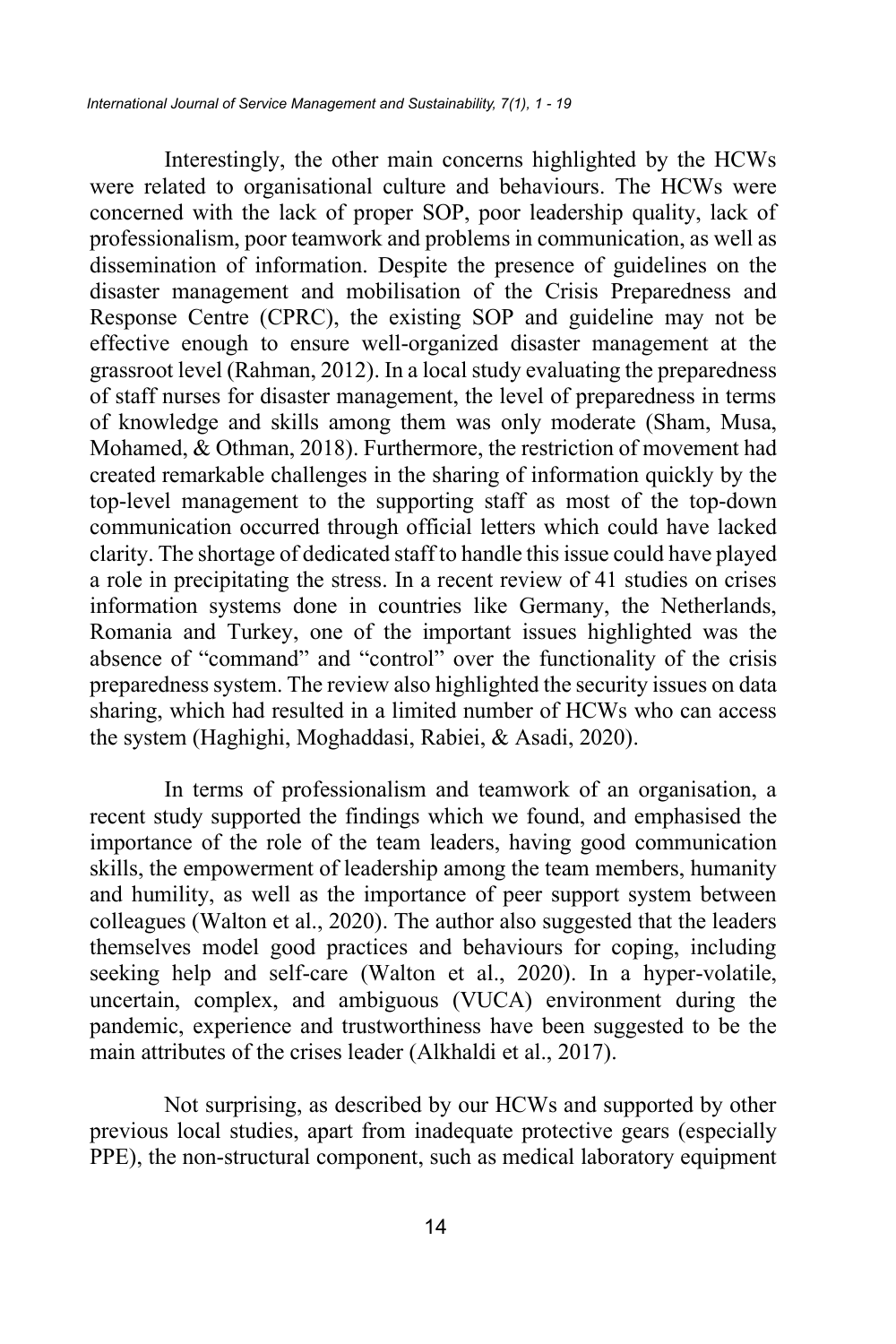and supplies, architectural, critical lifeline, updated building document, equipment, and furnishing should also be ensured to be functioning properly and effectively (Samsuddin, Takim, Nawawi, Rosman, & SyedAlwee, 2018). Certainly, as suggested by our HCWs dealing with extreme stress during this limbo, fluid and agile situation, the hospital management and organisation should provide safe and effective stress management, such as the implementation of online PFA to try and boost the motivation of the HCWs through reward and reinforcement.

Perhaps, to deal with the challenging pandemic environment, ideal and revolutionized hospital management with innovative yet sustainable competitive strategies are required. Moreover, new systematic documentation of organizational procedures, focused improvements in hospitals overall systems, and a paradigm shift in today's highly competitive world would further enable hospitals and healthcare centres to be more successfully implemented (Ghasemi et al., 2017; McHugh & Cross, 2021). In addition, proper implementation of hospital systems is also pertinent towards ensuring job satisfaction and organizational commitment observed amongst employees (Azeem & Akhtar, 2014; Körner et al., 2015).

In essence, the cutting edge of a demonstrated high-performance and quality community hospital management can serve as valuable guides to the potential success of this important healthcare sector more so in the current presence of a global COVID-19 pandemic. HCWs would provide the needed employee-based commitment in time of this current health crisis if the said measures alongside affirmative organizational characteristics such as positive financial strengths, leadership skills, and positive working culture are being established and put in place by the hospital administrators concerned (McHugh & Cross, 2021).

## **CONCLUSION AND RECOMMENDATION**

This study highlights that HCWs in Malaysia are experiencing significant distress while dealing with the COVID-19 outbreak. The significant essential factors contributing to their stress include their worries about work safety and hazards, lack of resources and stress management, matters related to organizational culture and behaviour including the level of professionalism, teamwork, work guidelines and procedures. Nevertheless,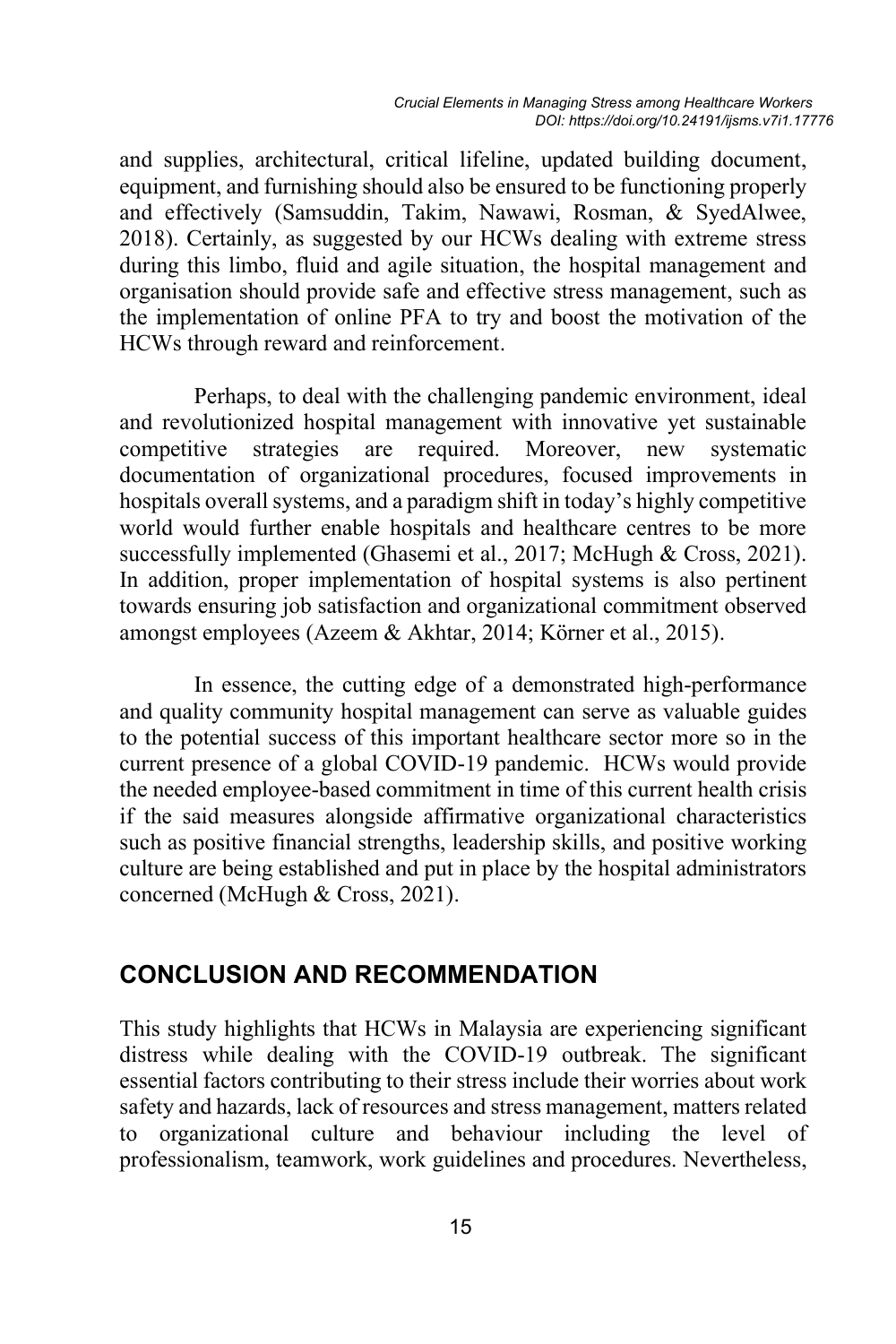there are many other contributing factors for psychological distress, such as personal problems, other physical and mental illnesses or conditions, and also life events that the HCWs might have experienced that were not captured by this study. Despite the limitations, these findings are crucial to informing various stakeholders, particularly those in mental health divisions, hospital administrations, and crisis management as they would be able to utilise essential steps in preventing mental health crises among HCWs during this outbreak. The knowledge gained from this study can help in healthcare service improvement. It can provide scientific guidance to the highest authority to support the health advisory messages sent by the ministry to HCWs throughout Malaysia and provide more service focus and priorities to key areas that need to be emphasised in order to prevent mental health problems during this outbreak.

# **CONTRIBUTIONS OF AUTHORS**

The first or lead author is the main writer and corresponding author. The other authors contributed significantly in designing the online form, collecting and analysing the data, and writing.

# **FUNDING**

This work received no specific grant from any funding agency

# **CONFLICT OF INTEREST**

All authors declare that they have no conflict of interest

# **ACKNOWLEDGEMENT**

The researchers would like to thank the Selangor State Public Health *(Jabatan Kesihatan Negeri Selangor)*, Director of Hospital Sungai Buloh, Head of Clinical Research Centre (CRC) Unit Hospital Sungai Buloh and staff who were involved directly and indirectly in completing this study. We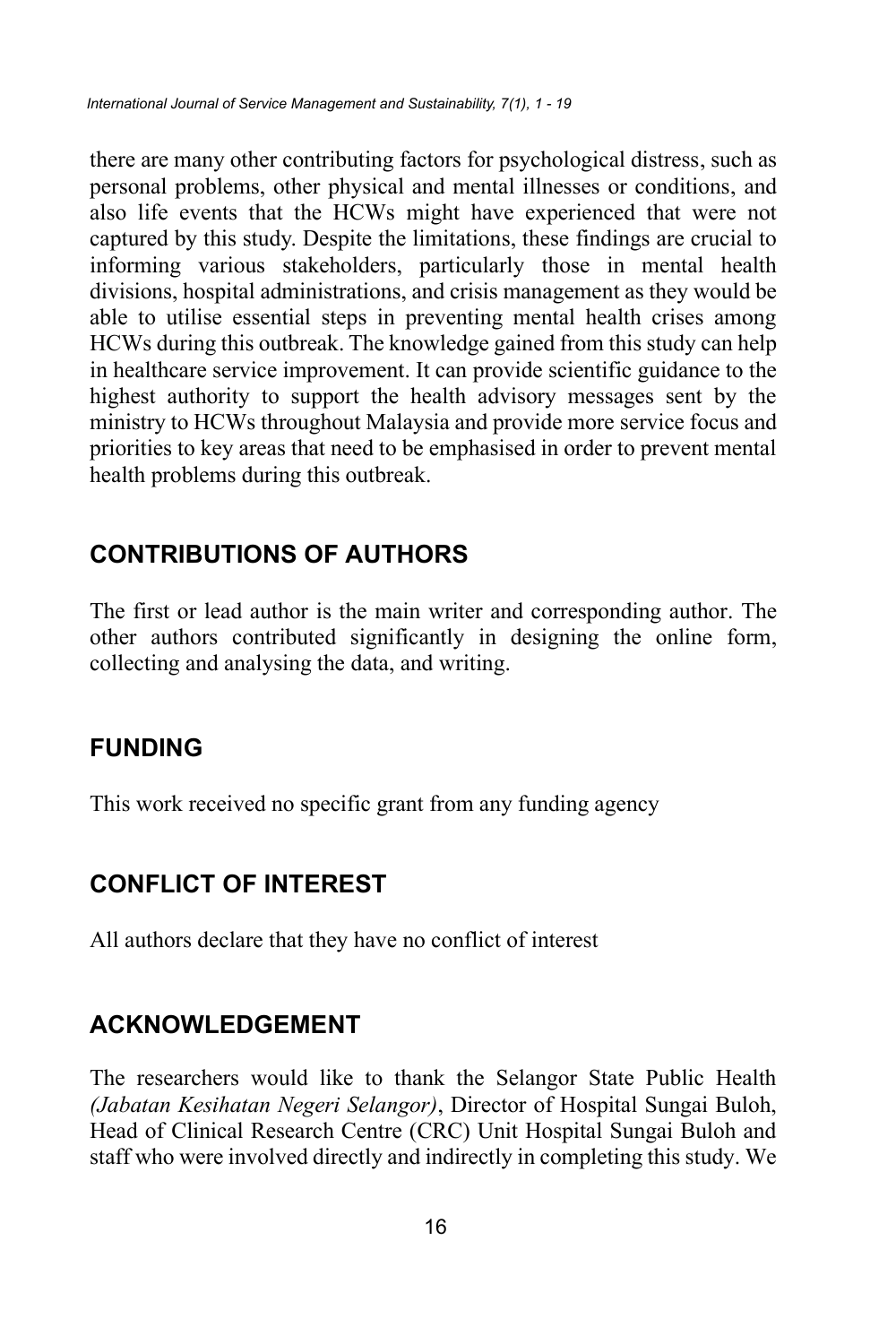also appreciate all the experiences being shared by all participants while participating in this study. This study was not funded by any agency.

## **REFERENCES**

- Adams, J. G., & Walls, R. M. (2020). Supporting the health care workforce during the COVID-19 global epidemic. *JAMA, 323*(15),1439-1440.
- Alkhaldi, K. H., Austin, M. L., Cura, B. A., Dantzler, D., Holland, L., Maples, D. L., Quarrelles, J. C., Weinkle, R. K., Jr, & Marcus, L. J. (2017). Are you ready? Crisis leadership in a hyper-VUCA environment. *Journal of emergency management (Weston, Mass.)*, *15*(3), 139–155. https://doi.org/10.5055/jem.2017.0321
- André, B., & Sjøvold, E. (2017). What characterizes the work culture at a hospital unit that successfully implements change–a correlation study. *BMC Health Services Research, 17*(1), 1-7.
- Azeem, S. M., & Akhtar, N. (2014). The influence of work-life balance and job satisfaction on organizational commitment of healthcare employees. *International Journal of Human Resource Studies*, *4*(2), 18-24.
- Büchner, V. A., Hinz, V., & Schreyögg, J. (2016). Health systems: Changes in hospital efficiency and profitability. *Health Care Management Science, 19*(2), 130-143.
- Salazar de Pablo, G., Vaquerizo-Serrano, J., Catalan, A., Arango, C., Moreno, C., Ferre, F., Shin, J. I., Sullivan, S., Brondino, N., Solmi, M., & Fusar-Poli, P. (2020). Impact of coronavirus syndromes on physical and mental health of health care workers: Systematic review and metaanalysis. *Journal of affective disorders, 275*, 48–57. https://doi.org/10.1016/j.jad.2020.06.022
- Gabel, S. (2014). Expanding the scope of leadership training in medicine. *Academic Medicine*, *89*(6), 848-852.
- Ghasemi, M., Nejad, M. G., & Bagzibagli, K. (2017). Knowledge management orientation: An innovative perspective to hospital management. *Iranian Journal of Public Health, 46*(12), 1639.
- Godlee, F. (2020). Protect our healthcare workers. *British Medical Journal* 369:m1324
- Gooch, K. (2020). 8 hospitals giving workers COVID-19 bonuses. *Becker's Hospital Review*. Accessed date: 15th July 2021: (Online) https://www.beckershospitalreview.com/compensation-issues/8 hospitals-giving-workers-covid-19.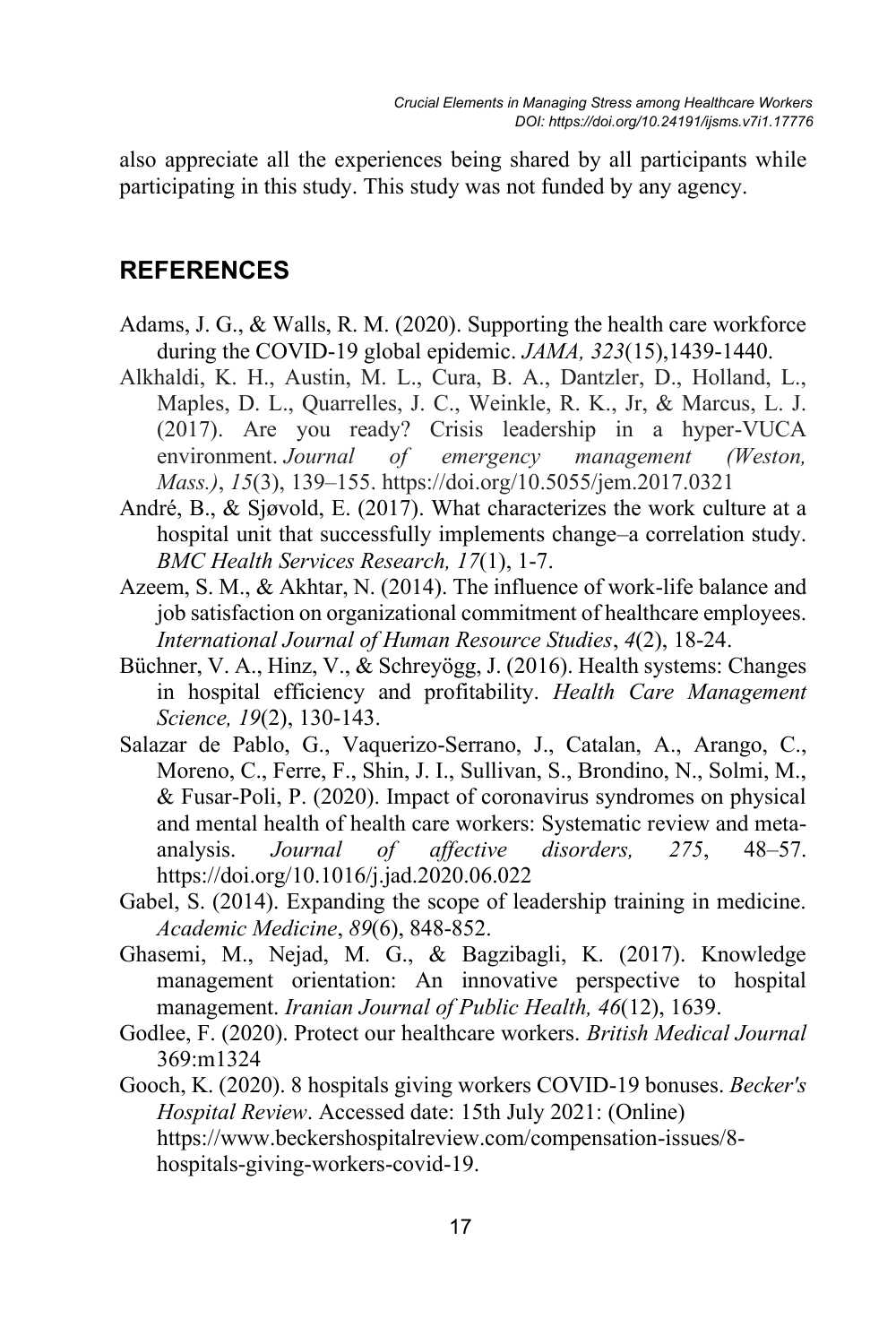- Greenberg, N. (2020). Mental health of health-care workers in the COVID-19 era. *Nature Reviews Nephrology*, *16*, 425-426.
- Haghighi, M. H. H., Moghaddasi, H., Rabiei, R., & Asadi, F. (2020). National Information Systems of Natural Crises in Some Countries. *Archives of Advances in Biosciences*, *10*(4), 75-81.
- Holmgren, A. J., & Ford, E. W. (2018). Assessing the impact of health system organizational structure on hospital electronic data sharing. *Journal of the American Medical Informatics Association*, 25(9), 1147- 1152.
- Körner, M., Wirtz, M. A., Bengel, J., & Göritz, A. S. (2015). Relationship of organizational culture, teamwork and job satisfaction in interprofessional teams. *BMC Health Services Research, 15*(1), 1-12.
- Lai, J., Ma, S., Wang, Y., Cai, Z., Hu, J., Wei, N., Wu, J., Hui Du, H., Chen, T., Li, R., Tan, H., Kang, L., Yao, L., Huang, M., Wang, H., Wang, G., Liu, Z., Hu, S. (2020). Factors associated with mental health outcomes among health care workers exposed to coronavirus disease 2019. *JAMA Network Open, 3*(3), e203976-e203976.
- Mannion, R., & Davies, H. (2018). Understanding organisational culture for healthcare quality improvement. *BMJ*, 363: k4907
- Maunder, R., Hunter, J., Vincent, L., Bennett, J., Peladeau, N., Leszcz, M., Sadavoy, J., Verhaeghe, L.M., Steinberg, R. and Mazzulli, T. (2003). The immediate psychological and occupational impact of the 2003 SARS outbreak in a teaching hospital. *Cmaj, 168*(10), 1245-1251.
- McHugh, J. P., & Cross, D. A. (2021). The application of organizational slack to hospital system responsiveness during the COVID-19 pandemic. *Journal of Hospital Management and Health Policy*, *5*. [A14]. https://doi.org/10.21037/jhmhp-21-13
- Ministry of Health (MOH) (2020). *Guideline of Ministry of Health, Malaysia*. Retrieved from http://covid-19.moh.gov.my/garispanduan/garis-panduan-kkm.
- Pan American Health Organization. (2020). *COVID-19 has infected some 570,000 health workers and killed 2,500 in the Americas, PAHO Director says*. Retrieved from https://www.paho.org/en/news/2-9- 2020-covid-19-has-infected-some-570000-health-workers-and-killed-2500-americas-paho.
- Rahman, B. A. (2012). Issues of disaster management preparedness: A case study of directive 20 of National Security Council Malaysia. *International Journal of Business and Social Science*, *3*(5), 85-92.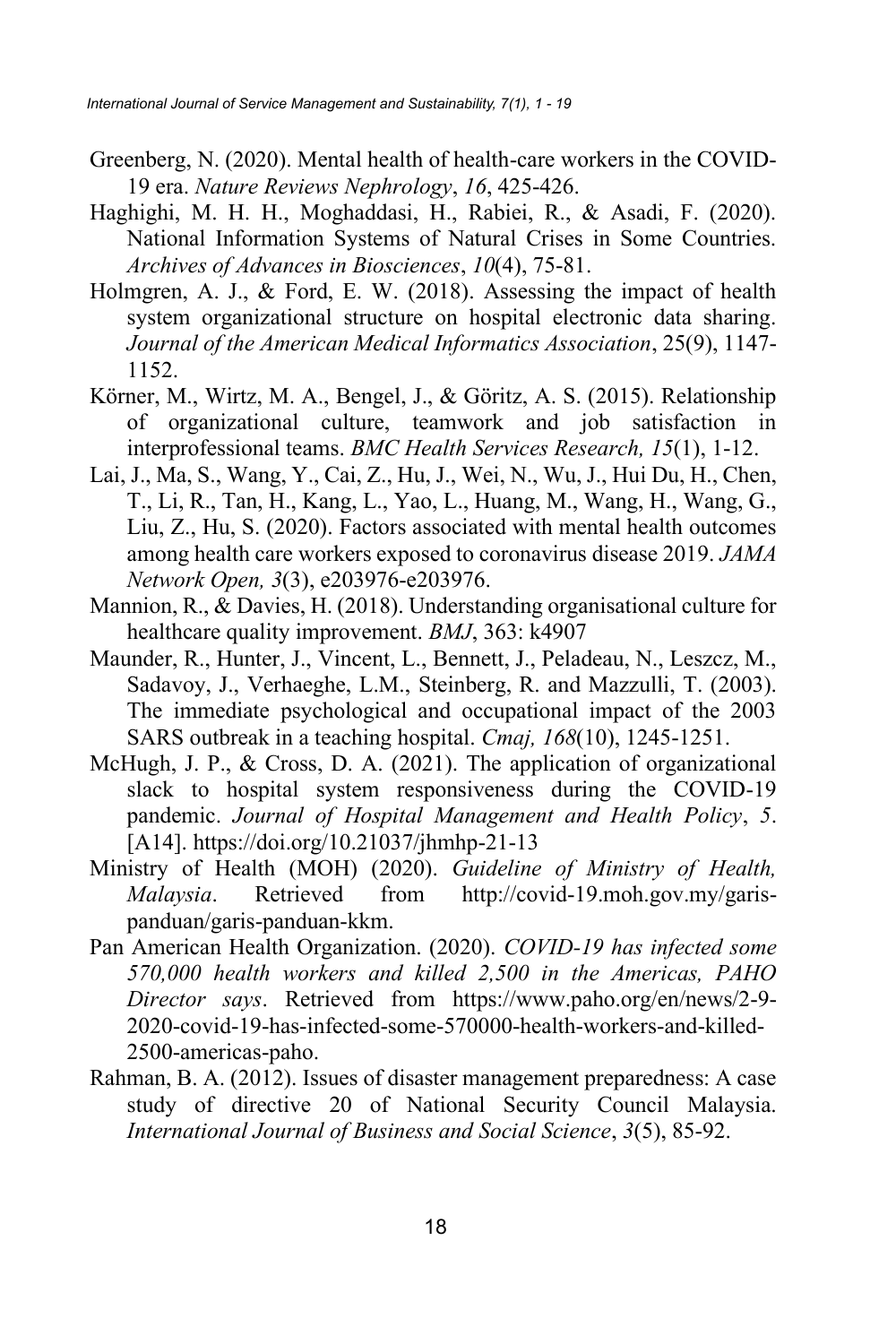- Razali, S., Abdullah, M. N., Rahman, N. A., Azhar, N. A., & Yaacob, S. S. (2021). Psychological distress of health care workers in the main admitting hospital and its related health care facilities in Malaysia during the COVID-19 pandemic. *Asia Pacific Journal of Public Health*, *33*(5), 667-669.
- Robbins, S. P., Coulter, M. K., & DeCenzo, D. A. (2020). *Fundamentals of Management*: Pearson. 49-62.
- Samsuddin, N., Takim, R., Nawawi, A., Rosman, M., & SyedAlwee, S. (2018). *Non-structural Components influencing Hospital Disaster Preparedness in Malaysia*. Paper presented at the IOP Conference Series: Earth and Environmental Science.
- Sham, F., Musa, L. H., Mohamed, N. M., & Othman, N. (2018). Perception towards the preparedness for disaster management among nurses in community clinics. *Scientific Research Journal*, *15*(2), 67-80.
- Smith, C. P., & Freyd, J. J. (2014). Institutional betrayal. *American Psychologist*, *69*(6), 575-587.
- Spoorthy, M. S., Pratapa, S. K., & Mahant, S. (2020). Mental health problems faced by healthcare workers due to the COVID-19 pandemic– A review. *Asian Journal of Psychiatry*, *51*(102119),1-4.
- Tan, B.Y., Chew, N.W., Lee, G.K., Jing, M., Goh, Y., Yeo, L.L., Zhang, K., Chin, H.K., Ahmad, A., Khan, F.A. and Shanmugam, G.N. (2020). Psychological impact of the COVID-19 pandemic on health care workers in Singapore. *Annals of Internal Medicine, 173*(4), 317-320.
- Walton, M., Murray, E., & Christian, M. D. (2020). Mental health care for medical staff and affiliated healthcare workers during the COVID-19 pandemic. *European Heart Journal: Acute Cardiovascular Care*, *9*(3), 241-247.
- Wong, A. H., Pacella-LaBarbara, M. L., Ray, J. M., Ranney, M. L., & Chang, B. P. (2020). Healing the healer: protecting emergency health care workers' mental health during COVID-19. *Annals of emergency Medicine*, *76*(4),379-384.
- World Health Organization. (2020). *Keep health workers safe to keep patients safe*. Retrieved from https://www.who.int/news/item/17-09- 2020-keep-health-workers-safe-to-keep-patients-safe-who.

ω This is an open access article under the CC BY license (http://creativecommons.org/licenses/by-nc-nd/4.0/).